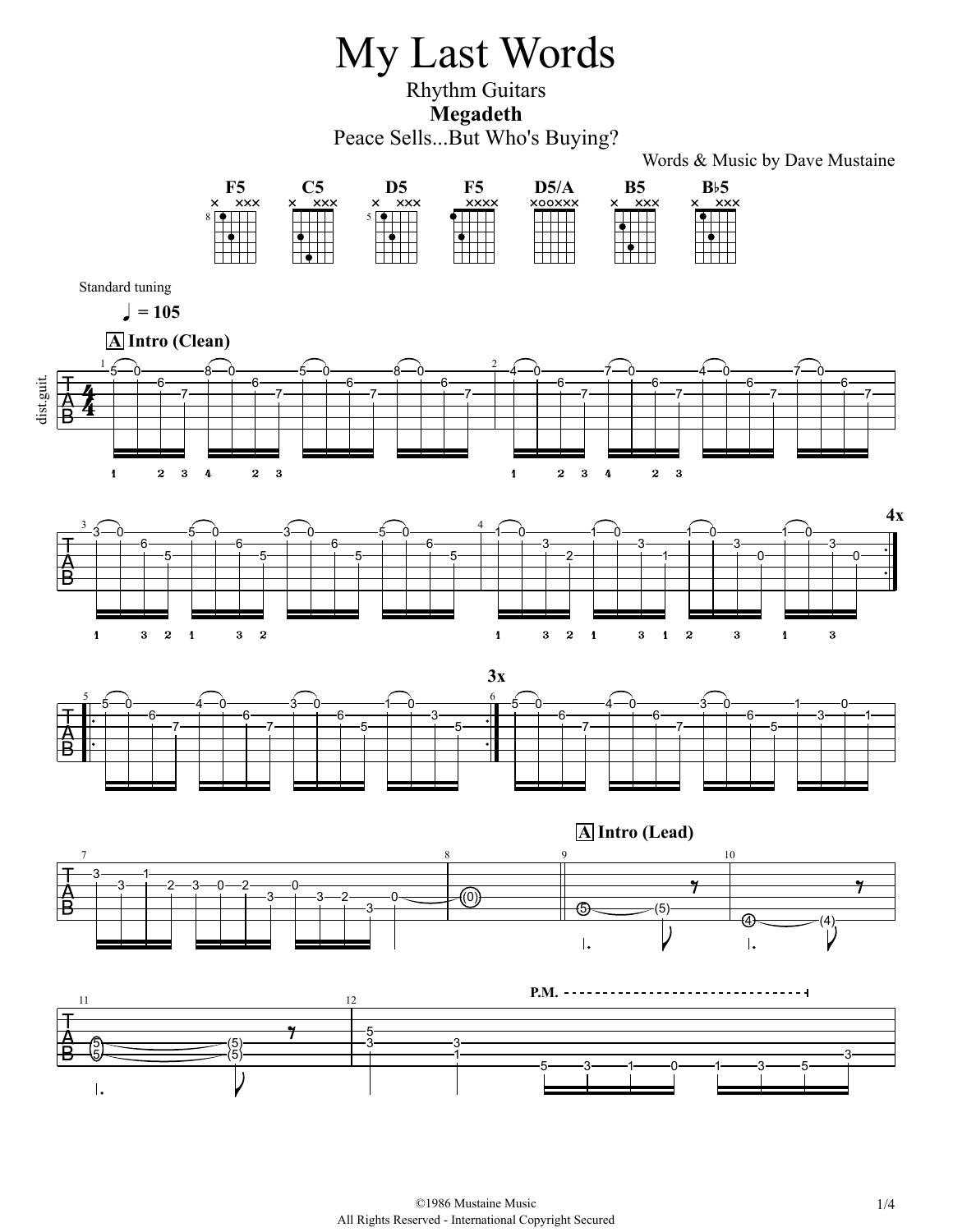

2/4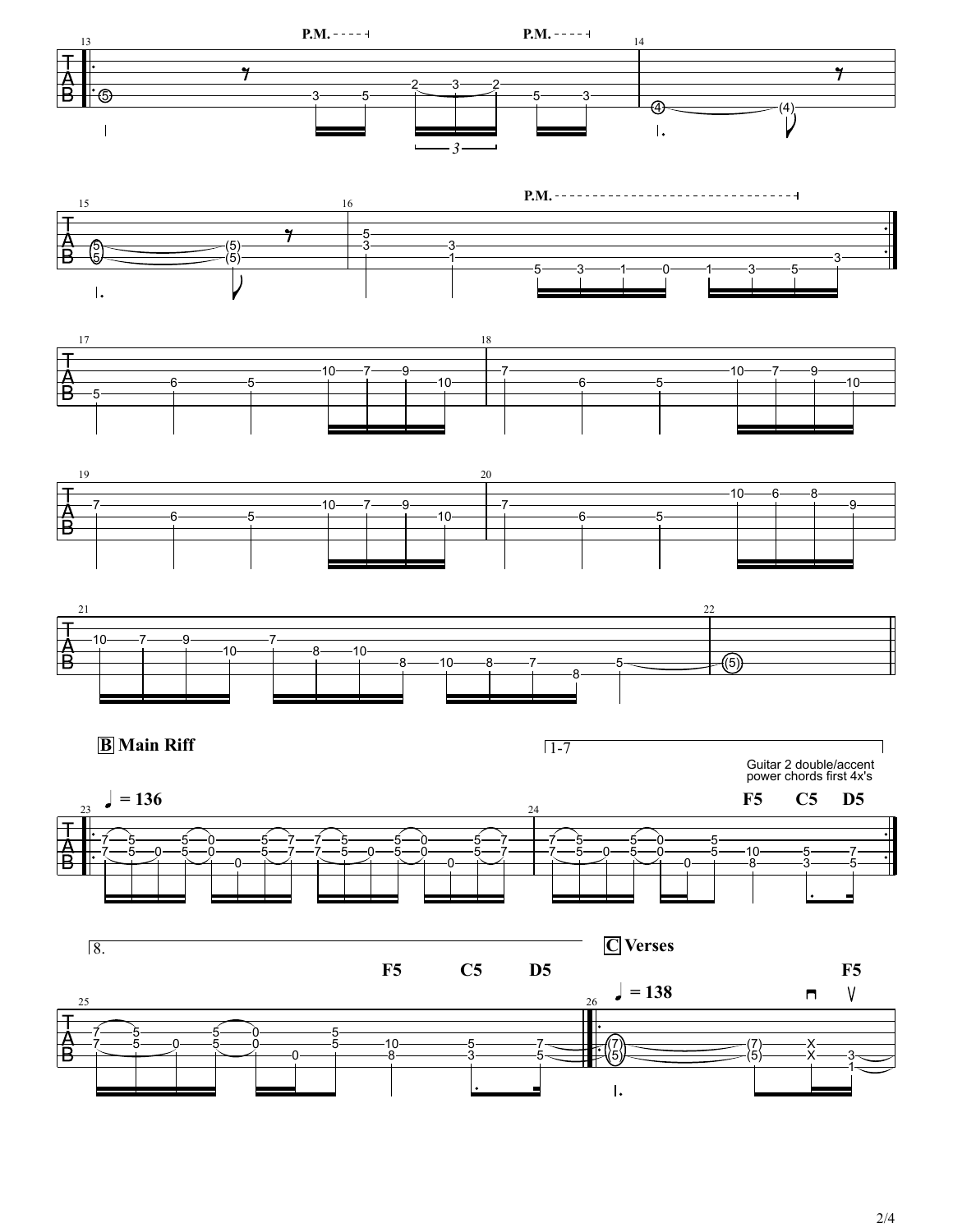